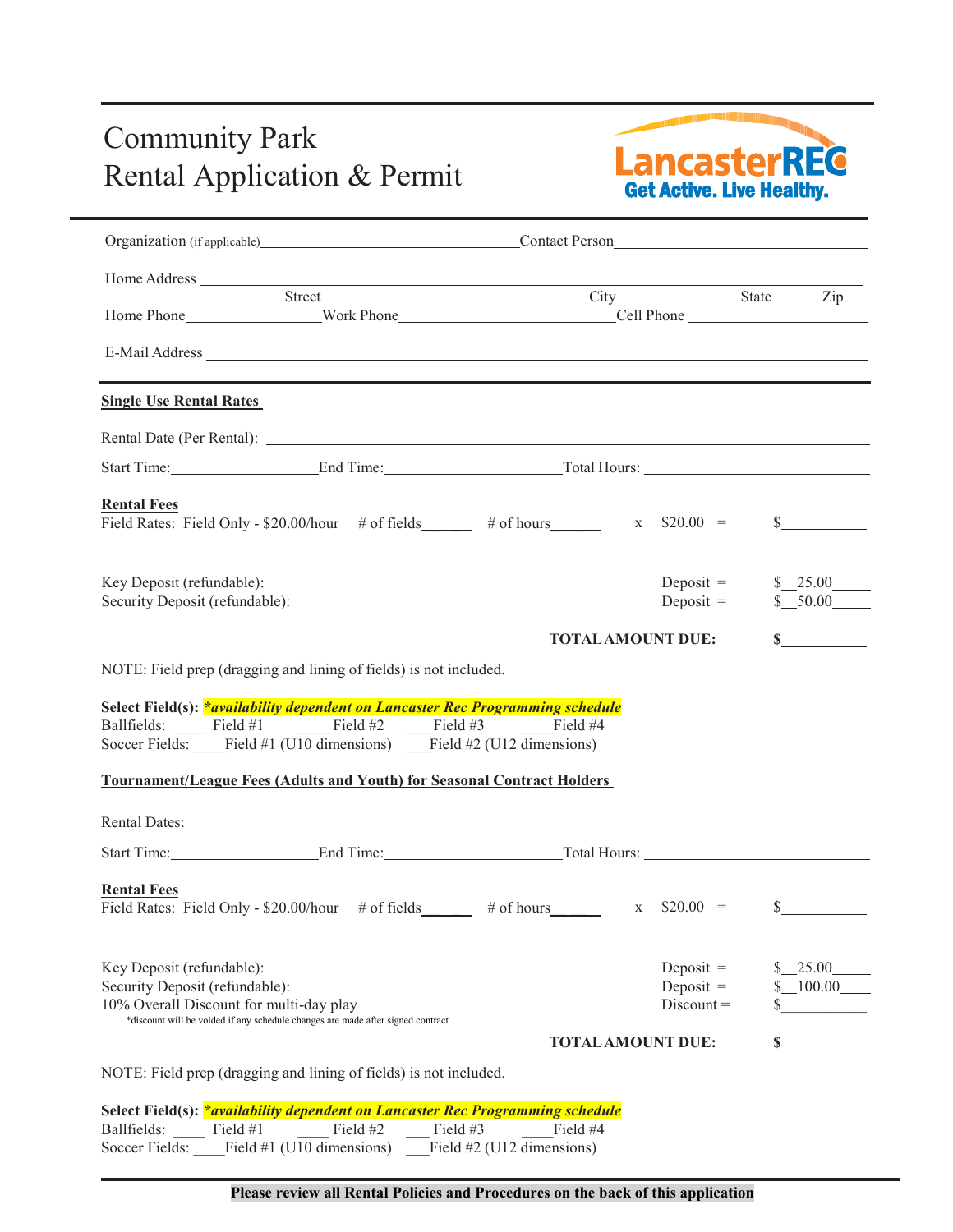All seasonal contract holders must secure and maintain at all times commercial general liability insurance, which shall be issued on an occurrence basis, with a limit of not less than one million dollars (\$1,000,000) per occurrence and in the aggregate for bodily injury, death and property damage. The organization must submit a certificate of insurance evidencing with completed application the required commercial general liability insurance policy, which shall listing the organization's name as the insured party and listing Lancaster Recreation Commission and the Lancaster Township as additional insured party. In addition, the certificate of insurance must include a waiver of subrogation.

I acknowledge that I have read, understood and agreed to comply with all rental guidelines and policies as listed on the back of this form, and I am responsible for my group's compliance. I will inform and explain the guidelines to all my group's guests and participants. I also understand that failure to follow policies or any damage will result in forfeit of any deposits and additional fees will be charged. I understand Community Park is property of Lancaster Township and maintained by the Lancaster Recreation Commission. I understand non-compliance of these rules may result in the suspension of loss of rental privilege from these entities. I hereby understand and waive any claim from my group for bodily injury or property damage against the School District of Lancaster, the City of Lancaster, Lancaster Township and the Lancaster Recreation Commission while participating at any location. I also permit the Lancaster Recreation Commission to use any photographs or videos of my group for promotional purposes.

| Applicant Signature |                                                                                  | Date |
|---------------------|----------------------------------------------------------------------------------|------|
|                     | -OFFICE USE ONLY-                                                                |      |
|                     | $\Box$ Cash $\Box$ Credit $\Box$ Check #                                         |      |
|                     |                                                                                  |      |
|                     | Date Key Returned                                                                |      |
|                     | Insurance policy provided: __________ (Seasonal Contract Holders only)           |      |
|                     |                                                                                  |      |
|                     |                                                                                  |      |
|                     |                                                                                  |      |
|                     |                                                                                  |      |
|                     | ,我们也不能会有一个人的事情。""我们的人,我们也不能会有一个人的人,我们也不能会有一个人的人,我们也不能会有一个人的人,我们也不能会有一个人的人,我们也不能会 |      |
|                     | ,我们也不会有什么?""我们的人,我们也不会有什么?""我们的人,我们也不会有什么?""我们的人,我们也不会有什么?""我们的人,我们也不会有什么?""我们的人 |      |
|                     |                                                                                  |      |
|                     |                                                                                  |      |